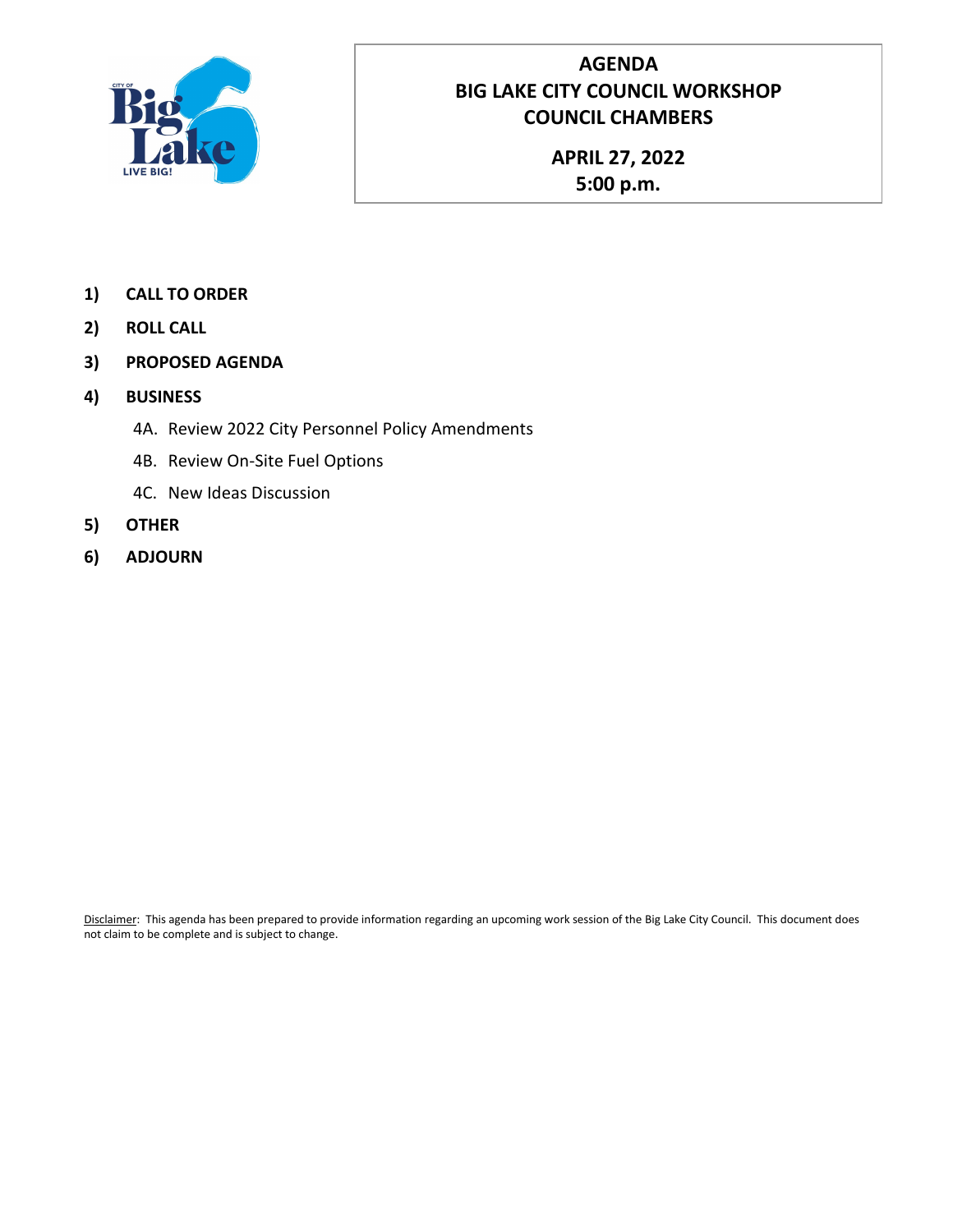

# **WORKSHOP ITEM Big Lake City Council**

| <b>Prepared By:</b><br>Deb Wegeleben, Finance Director                | <b>Meeting Date:</b><br>4/27/2022                                                                 | Item No.<br>4Α |
|-----------------------------------------------------------------------|---------------------------------------------------------------------------------------------------|----------------|
| <b>Item Description:</b><br>2022 City of<br>Big Lake Personnel Policy | Reviewed By: Hanna Klimmek, Interim City Administrator<br><b>Reviewed By: Personnel Committee</b> |                |
| <b>Amendments</b>                                                     |                                                                                                   |                |

#### *COUNCIL DIRECTION REQUESTED*

**Provide direction on the proposed amendments to the Personnel Policy.**

#### *BACKGROUND/DISCUSSION*

The proposed changes to the personnel policies are as follows:

#### **Whistleblower Projections – page 12**

- o Add the Whistleblower Projections section
	- The City's policies in the past never had the actual information pertaining to Whistleblower Protections and Staff just wanted all employees to know that they are protected and should always report any illegal or dishonest actions.

#### **Suspension With or Without Pay – page 29**

o Add the language that they city administrator may suspend an employee and that it could lead to immediate dismissal. In addition, additional language was added that pertaining to Department Head suspension that last longer than two weeks needs to be approved by City Council at the next regular meeting. This replaces the prior language pertaining suspension. This is for transparency to the public.

#### $\checkmark$  Sick pay upon separation – page 34

- $\circ$  Add the language that an employee can received up to 20 days of accumulated sick leave if that employee resigns with the city in good standing.
	- The employee will only receive the sick leave balance if they give a two weeks' notice, and have worked for the City for at least 10 years. This is the same language as what is in the Police and Public Works Union contracts.

#### **Vacation Accrual for New Hires – page 36**

o Remove the language that New Hires after 9/1/2019 can accrue no more than 200 hours of paid time off(vacation). This is direct conflict of the union contracts, so Staff is recommending removing the section all together. All employees cannot carry forward to the next year more than 200 hours of leave time.

**Funeral Leave – page 37-38**

o Change the language to allow the employee to have up to three consecutive working days, with pay instead of just one day with pay, for an immediate family member. This is inline with best practices as well as recommendation from the League.

#### *FINANCIAL IMPACT*

N/A

#### *STAFF RECOMMENDATION*

Move forward with the proposed amendments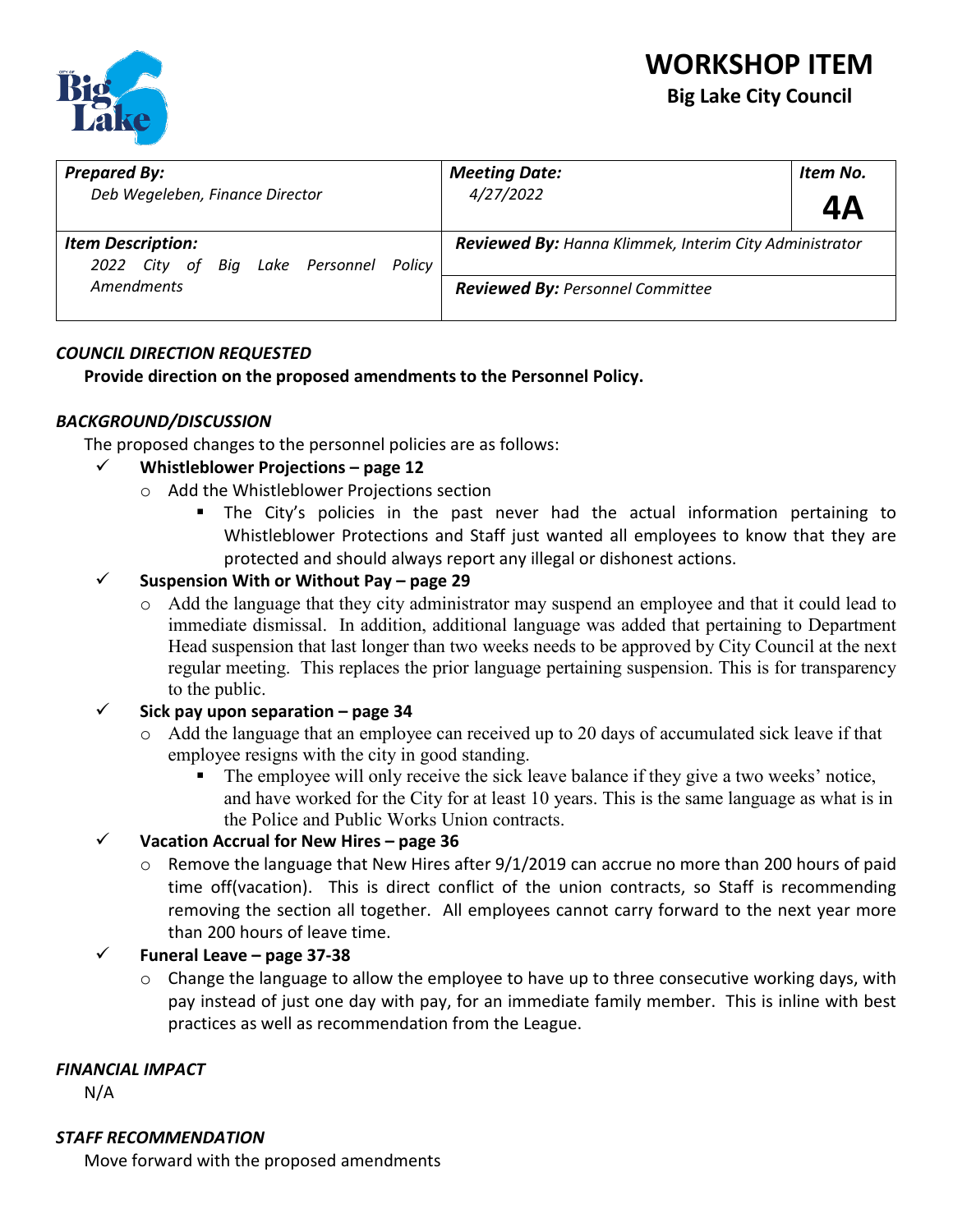### *ATTACHMENTS*

City of Big Lake Personnel Policies – changes highlighted in yellow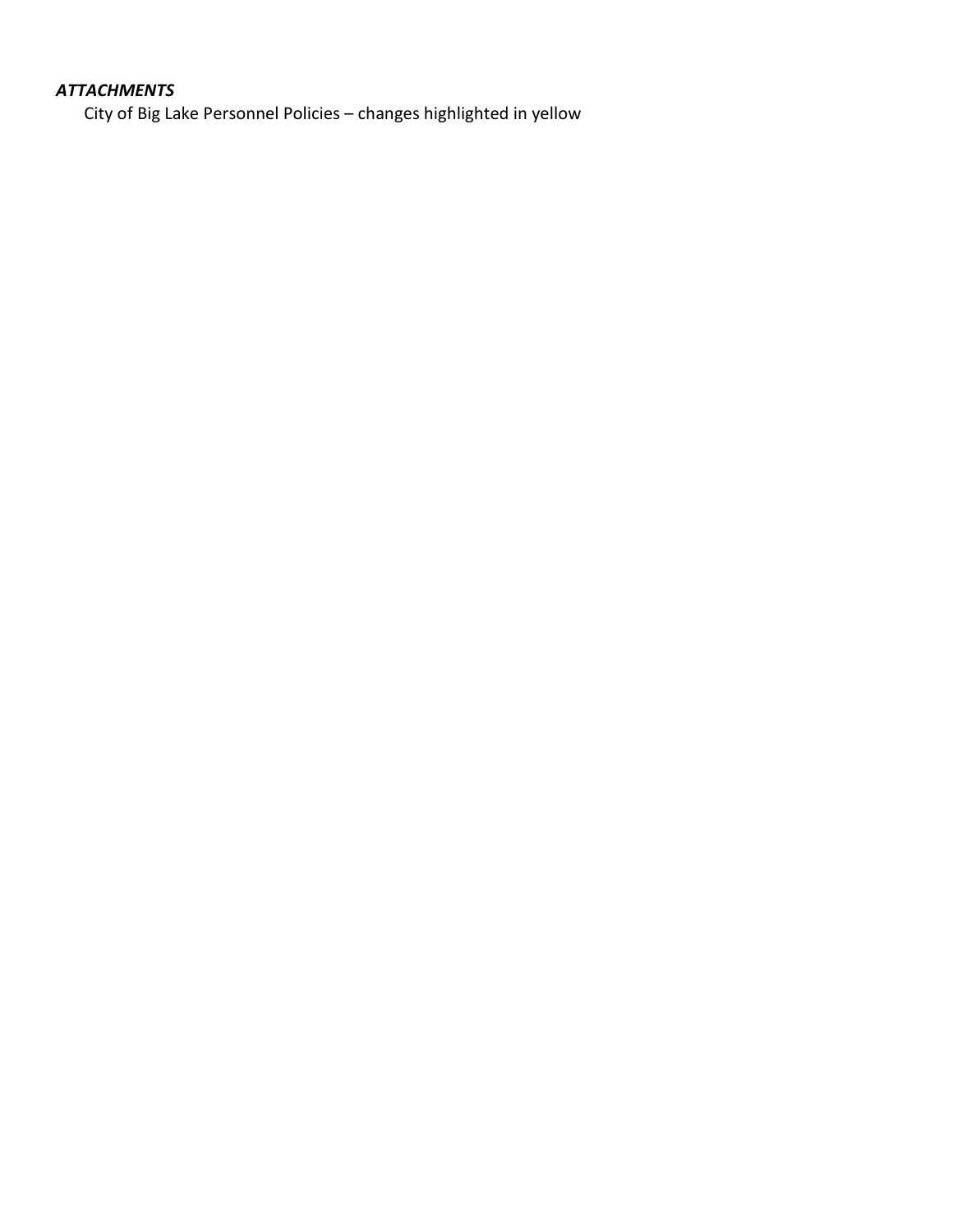

# **CITY OF BIG LAKE RESOURCES & BENEFITS INFORMATION PERSONNEL POLICY AS OF 1/1/2017 Approved December 14, 2016**

**Revised September 23, 2020**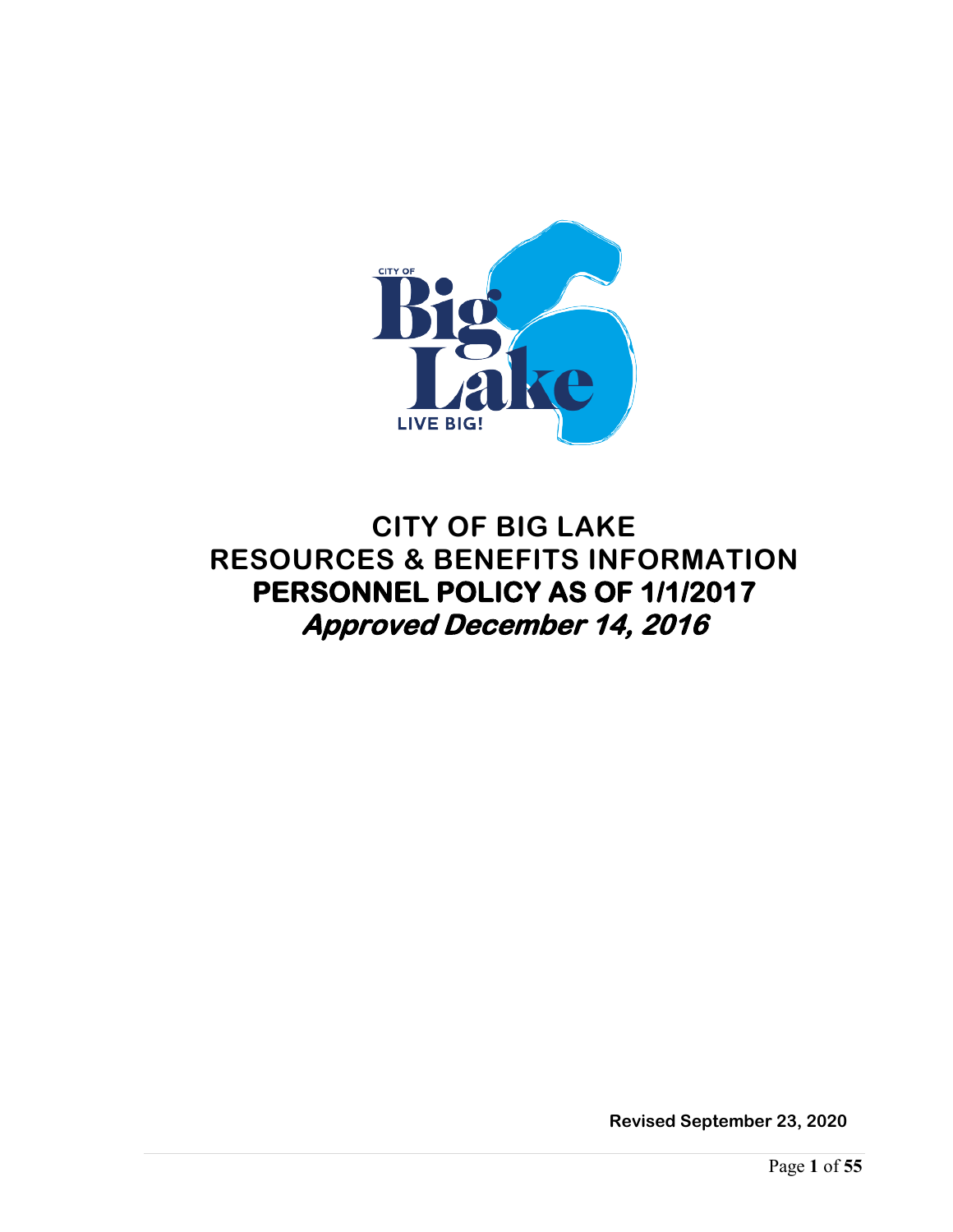- if there is reasonable public notice and the goods are sold at public auction; or
- if it is sold by a sealed bid, process and the officer or employee is the highest responsible bidder.

The council member, officer or employee who buys the property must not be involved in the auction or sealed bid process.

No member of the council, official, or employee may accept any gift or gratuity in any size under circumstances in which it could be reasonably thought to influence him or her in the performance of his or her official duties or appears to be a reward for any official action on his or her part.

#### Whistleblower Protections

An employee of the city who, in good faith, reports an activity that he/she considers to be illegal or dishonest to one or more of the parties may have whistleblower protections. The whistleblower is not responsible for investigating the activity or for determining fault or corrective measures; appropriate city management officials are charged with these responsibilities.

Examples of illegal or dishonest activities include violations of federal, state or local laws; billing for services not performed or for goods not delivered; and other fraudulent financial reporting.

If an employee has knowledge of or a concern of illegal or dishonest fraudulent activity, the employee is to contact his/her immediate supervisor or the City Administrator. The employee must exercise sound judgment to avoid baseless allegations. An employee who intentionally files a false report of wrongdoing may be subject to discipline up to and including termination.

It is the city's legal responsibility to protect employees who make a complaint of employment discrimination, who serve as a witness or participate in an investigation, or who are exercising their rights when requesting religious or disability accommodation from retaliation.

Whistleblower protections are provided in two important areas – confidentiality and against retaliation; insofar as consistent with Minnesota Data Practices, the confidentiality of the whistleblower will be maintained. However, identity may have to be disclosed to conduct a thorough investigation, to comply with the law and to provide accused individuals their legal rights of defense. The city will not retaliate against a whistleblower. This includes but is not limited to, protection from retaliation in the form of an adverse employment action such as termination, compensation decreases, or poor work assignments and threats of physical harm. Any whistleblower who believes he/she is being retaliated against must contact the City Administrator immediately. The right of a whistleblower for protection against retaliation does not include immunity for any personal wrongdoing.

#### Disclosure of Confidential Information

No officer or employee who has custody of or access to information which may be considered confidential by Minnesota Law shall use or release such information without property authority.

#### Personal Telephone Calls

Personal telephone calls are to be made or received only when necessary, when they do not interfere with working operations and should be completed as quickly as possible. The employee will pay for any personal long-distance call costs.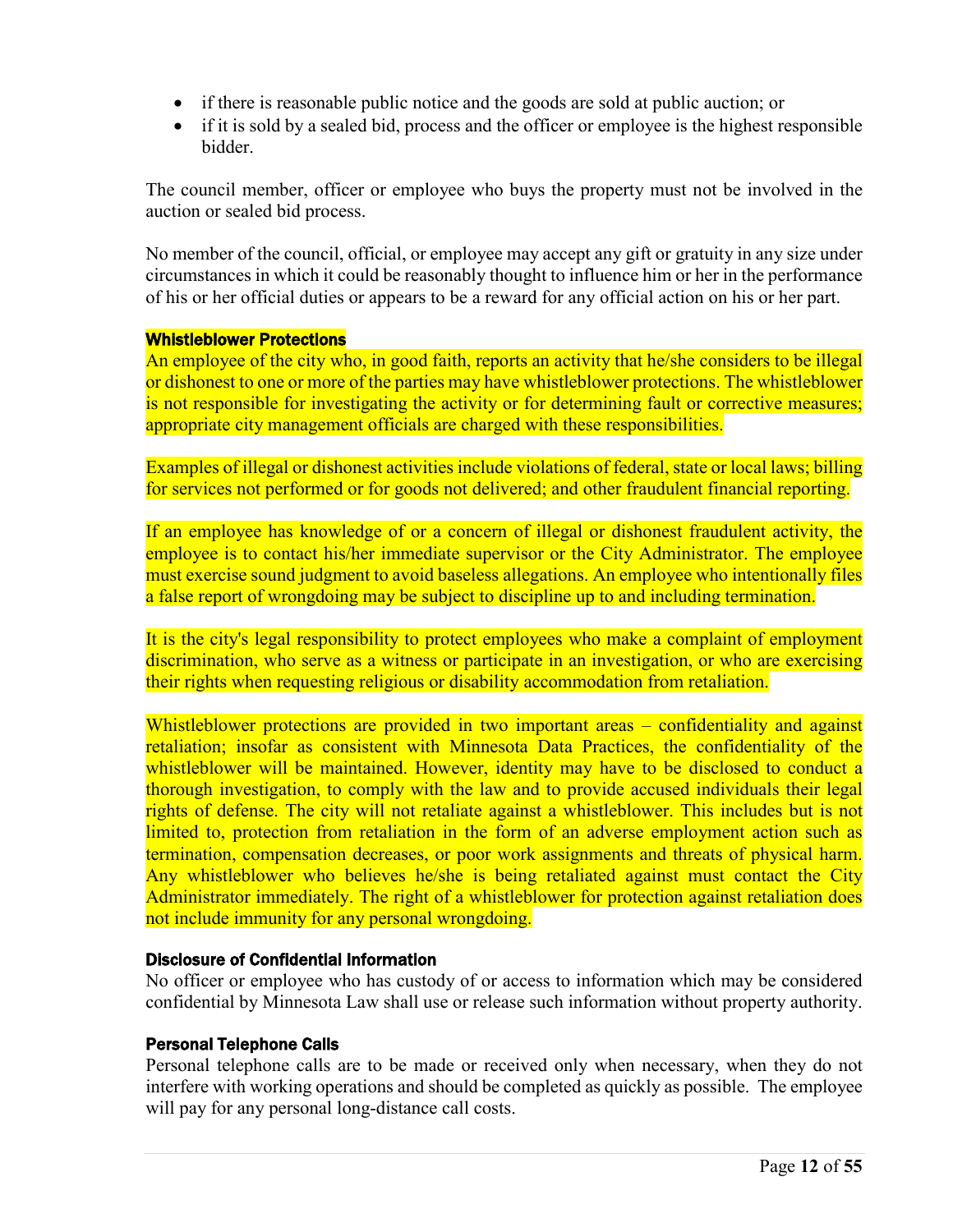change must be. The supervisor will document the oral reprimand including date(s) and a summary of discussion and corrective action needed.

#### Written Reprimand

A written reprimand is more serious and may follow an oral reprimand when the problem is not corrected or the behavior has not consistently improved in a reasonable period. Serious infractions may require skipping either the oral or written reprimand, or both. The supervisor, with prior approval from the city administrator, issues written reprimands.

A written reprimand will:

- state what did happen;
- state what should have happened;
- identify the policy, directive or performance expectation that was not followed;
- provide history, if any, on the issue;
- state goals, including timetables, and expectations for the future; and
- indicate consequences of recurrence.

Employees will be given a copy of the reprimand to sign acknowledging its receipt. Employees' signatures do not mean the employee agrees with the reprimand. Written reprimands will be placed in the employee's personnel file.

#### Suspension With or Without Pay

The city administrator may suspend an employee without pay for disciplinary reasons. Suspension without pay may be followed with immediate dismissal as deemed appropriate by the City Council, except in the case of veterans. Qualified veterans will not be suspended without pay in conjunction with a termination.

The employee will be notified in writing of the reason for the suspension either prior to the suspension or shortly thereafter. A copy of the letter of suspension will be placed in the employee's personnel file.

The city administrator may suspend an employee with or without pay for disciplinary reasons. Suspension without pay may be followed with immediate dismissal as deemed appropriate by the City Council, except in the case of veterans. Qualified veterans will not be suspended without pay conjunction with a termination. Suspension of a Department Head that lasts longer than two weeks will be approved by City Council at the next regularly scheduled Council meeting. An employee may be suspended or placed on involuntary leave of absence pending an investigation of an allegation involving that employee. The leave may be with or without pay depending on a number of factors including the nature of the allegations. If the allegation is proven false after the investigation, the relevant written documents will be removed from the employee's personnel file and the employee will receive any compensation and benefits due had the suspension not taken place.

#### Demotion and/or Transfer

An employee may be demoted or transferred if attempts at resolving an issue have failed and the city administrator determine a demotion or transfer to be the best solution to the problem. The employee must be qualified for the position to which they are being demoted or transferred. The city council must approve this action.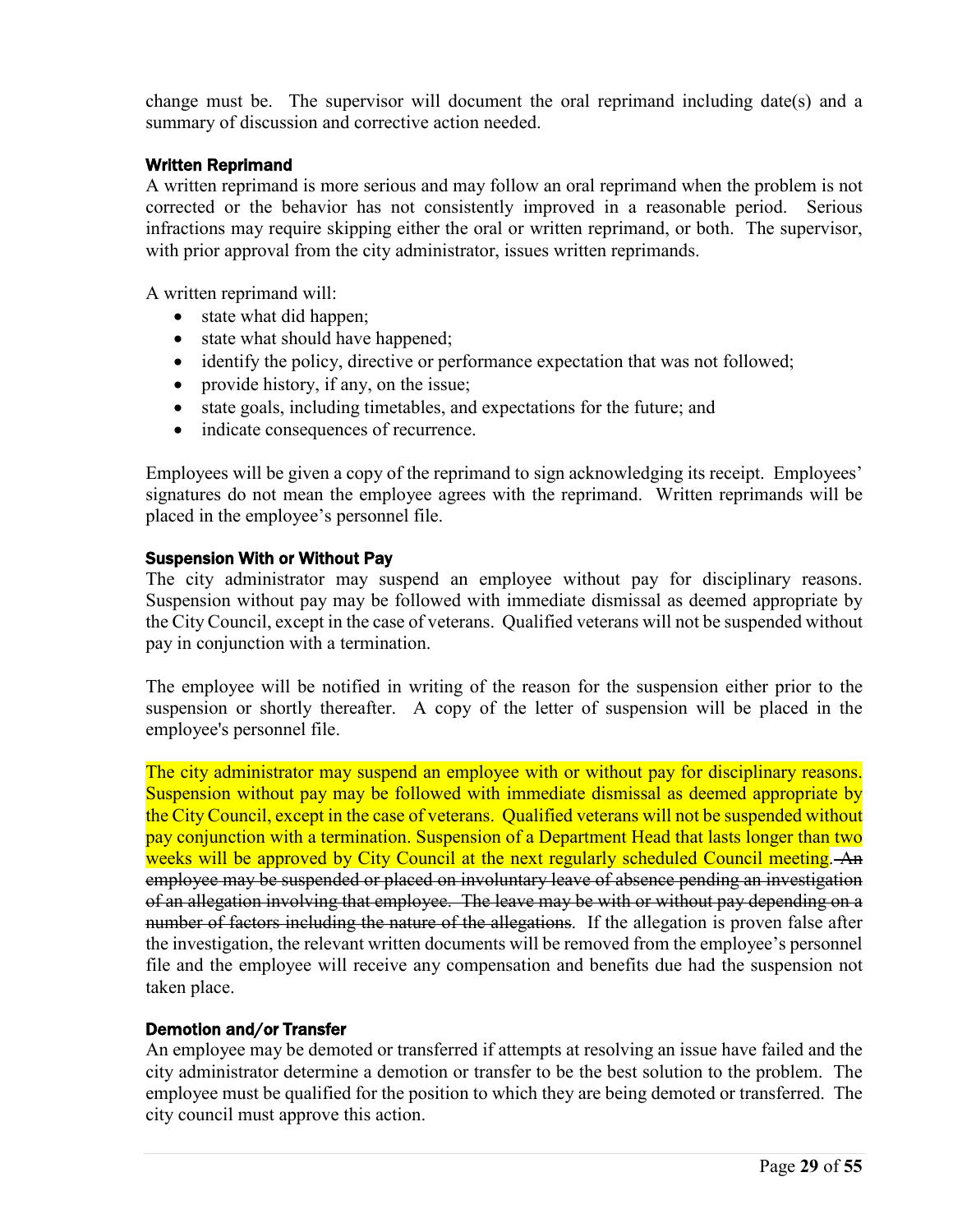The city has the right to obtain a second medical opinion to determine the validity of an employee's worker's compensation or sick leave claim, or to obtain information related to restrictions or an employee's ability to work. The city will arrange and pay for an appropriate medical evaluation when it is required by the city.

Any employee who makes false claim for sick leave will be subject to discipline up to and including termination.

Employees must normally use sick leave prior to using paid vacation, or compensatory time and prior to an unpaid leave of absence during medical leave, except where Parenting Leave under Minnesota law and the medical leave overlap.

Sick leave will normally not be approved after an employee gives notice that he or she will be terminating employment. The city administrator must approve exceptions. Sick leave cannot be transferred from one employee to another.

#### **Sick pay upon separation**

Regular full-time employees who separated from employment with the city in good standing, provided the following conditions are satisfied, shall be entitled to up to twenty (20) days of accumulated sick leave (**160 Hours**) to be paid to the employee upon resigning from the city: (**union members refer to union contract)**

- The employee has a sick leave balance of 20 or more days.
- The employee must provide written notice of his/her resignation to the city at least two (2) weeks in advance of the employee's last day of work.
- The employee must have worked for the City of Big Lake for ten (10) consecutive years.
- The employee must sign a waiver of claims.

#### Personal Leave

Regular employees are granted two **(2)** days personal leave each calendar year for personal preference. This leave is subject to prior approval of the supervisor and is granted with pay. Personal leave is deducted from accrued sick leave. Employees not yet completed their training period are not entitled to personal leave. **(Union employees refer to union contract)**

#### Short-Term and Long-Term Disability Benefits

The city shall provide short-term and long-term disability benefit programs for those regular fulltime employees who are covered by annual leave. Short-term disability benefits shall be paid to eligible employees who shall have missed twenty-two **(22)** consecutive calendar days due to illness or injury.

The amount of the short-term disability benefit payable shall be the difference between the employee's regular rate of pay, in effect at the time of the injury or illness, and any payment(s) the employee receives or anticipates receiving in the nature of wage loss replacement whether it be from workers compensation, Public Employees Retirement Association (PERA) disability, Social Security, personal injury protection, or any other source, payable from the 23rd calendar day following the employee's initial absence from work due to injury or illness and continuing for a maximum of ninety **(90)** working days.

Any employee receiving payments under the short-term disability benefit plan shall not accrue annual leave during the period of disability. In order to qualify for a short-term disability benefit,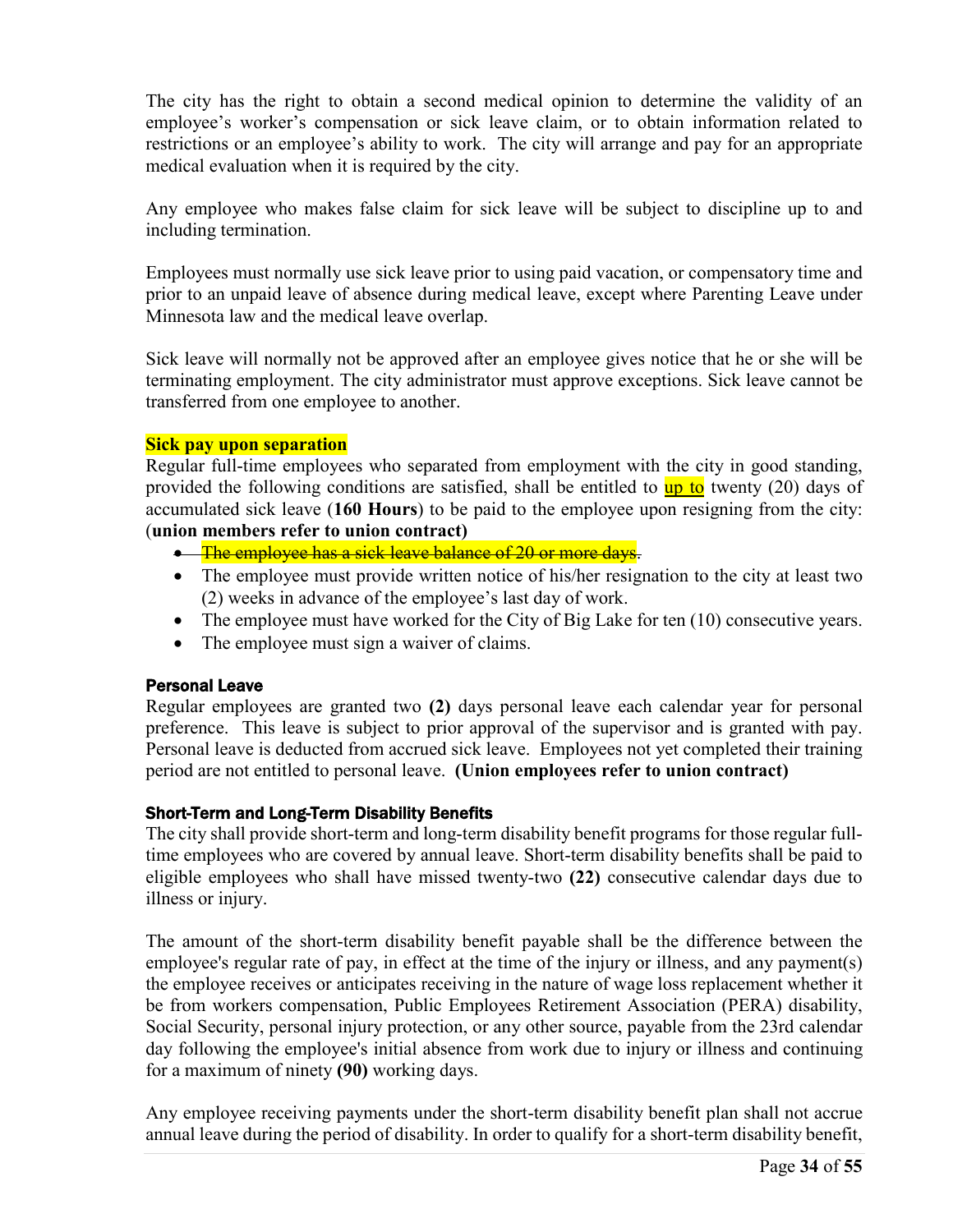who are rehired after terminating city employment will not receive credit for their prior service unless specifically negotiated at the time of hire.

#### **Earnings and Use**

After six months of service, vacation leave may be used as it is earned, subject to approval by the employee's supervisor.

Requests for vacation must be received at least forty-eight (48) hours in advance of the requested time off. This notice may be waived at the discretion of the supervisor and city administrator. Vacation leave with pay may not be taken unless it has been earned. Vacation can be requested in increments as small as quarter hour increments and up to **160** consecutive hours of the total accrued leave balance.

Employees who terminate employment with the city and have vacation leave time remaining shall be paid for their accrued vacation leave, provided they have completed at least two thousand eighty **(2,080)** hours of employment **(one year**), and leave employment in good standing. An employee will not earn any vacation leave for any pay period unless he/she is employed by the city on the last scheduled work day of the pay period. Employees must sign a waiver of claims prior to receiving a payout for accrued vacation time.

For purposes of accumulating additional vacation leave, an employee using vacation, comp time used, or on paid sick leave is considered to be working. If a paid holiday falls during an employee's vacation, the employee will not be charged vacation time for the period of the holiday.

Employees may accrue vacation leave up to a maximum of **twenty-five (25) days** or **200 hours** to be carried over to the next year. Any vacation accrual above the twenty-fives (25) or 200 hours at the end of December 31 of each year will be forfeited, unless employee has received prior authorization of the city council to carry excess over to next year. If approval has been authorized, excess must be used within the first ninety (90) days of the new year. (Union employees refer to union contract) Vacation leave cannot be converted into cash payments except at termination.

#### Vacation Accrual for New Hires as of September 1, 2019

Employees hired on or after **September 1, 2019** can accrue no more than 200 hours of paid time off (vacation leave). Once accrued hours drop below 200, the employee will then continue to accrue at the rate specified in the chart above.

#### **Transfer of Accrued Vacation**

The intent of this section is to allow for the transfer of accrued vacation from one employee to the sick leave account of another employee under only that health related, catastrophic circumstances where an employee is incapacitated to the extent of being unable to work. The city reserves the right to determine eligibility for vacation transfer on a case-by-case basis. Any requests to transfer vacation shall be submitted to the department director on forms supplied by the city. The finance director will determine if the request shall be approved. The employee may request that the city administrator may review the decision of the finance director. The decision of the city administrator shall be final. Exercise of the vacation transfer policy shall not establish a precedent or practice and shall not be subject to a grievance procedure. This policy may be suspended or terminated at any time by the motion of the city council.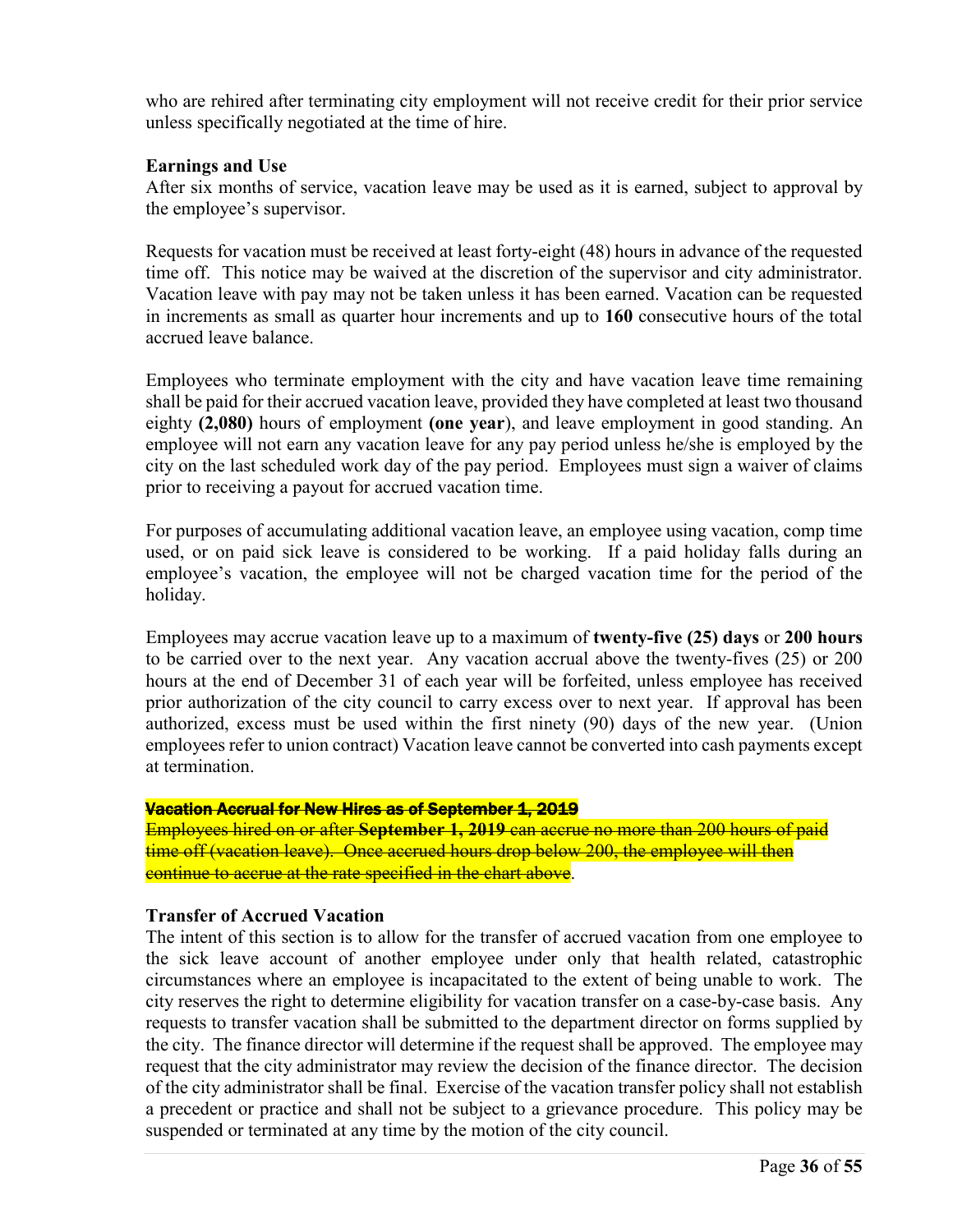Employees may transfer vacation to another employee's sick leave account under the following terms and conditions:

- All donations from a donor's accrued vacation leave will be credited to the recipient's sick leave account and use shall be subject to the policies governing the use of sick leave;
- The recipient must first use all accrued sick leave, vacation, compensatory time, and floating holidays before being eligible to receive donated leave;
- An employee receiving worker's compensation indemnity payments, disability benefits, or other similar insurance payments are not eligible to receive donated leave;
- Any donation of leave must be at least 4 hours and not more than 40 hours per year from any one donor;
- The donated leave will be transferred at the donors pay rate and used at the recipients pay rate;
- Donations may be made retroactively, but not more than 60 days retroactively;
- Names of donors will not be revealed to the recipient, if so requested by the donor;
- Under most circumstances, this policy will not affect the department budgets. In those situations, where a donated leave request will require a budget revision (for example, if a replacement worker is required for the worker on leave) than any donated leave requests will be subject to city council review and approval;
- The department director must submit the required Donated Leave Authorization Form to the finance director prior to the transfer of leave.

#### Leave Policy for Exempt Employees

Exempt employees are required to work the number of hours necessary to fulfill their responsibilities including evening meetings and/or on-call hours. Exempt employees are required to use paid leave when on personal business or away from the office for four (4) hours or more, on a given day. Absences of less than four (4) hours do not require use of paid leave as it is presumed that the staff member regularly puts in work hours above and beyond the normal 40 hours a week. In certain circumstances, the city administrator can waive the four (4) hour minimal requirement. Exempt employees shall communicate their absence to the city administrator or his/her designee.

If one of the above employees is regularly absent from work under this policy and it is found that there is excessive time away from work that is not justified, the situation will be handled as a performance issue. If it appears that less than forty (40) hours per week is needed to fulfill the position's responsibilities, the position will be reviewed to determine whether a part-time position will meet the needs of the city. Additional notification and approval requirements may be adopted by the city administrator for specific situations as determined necessary.

All exempt positions, whether or not management, may require work beyond forty (40) hours per week. In recognition for working extra hours, these employees may take some time off during their normal working hours with **supervisory** approval. The time off for extra hours will not always be on a one-for-one basis.

#### Funeral Leave

Funeral leave may be granted up to a maximum of three **(3)** days, in the event a regular employee suffers a death in his or her immediate family. The first day of funeral leave shall be paid by the city. The remaining two **(2)** days of funeral leave will be deducted from accumulated leave in the following order: sick leave, comp time, vacation or may be taken as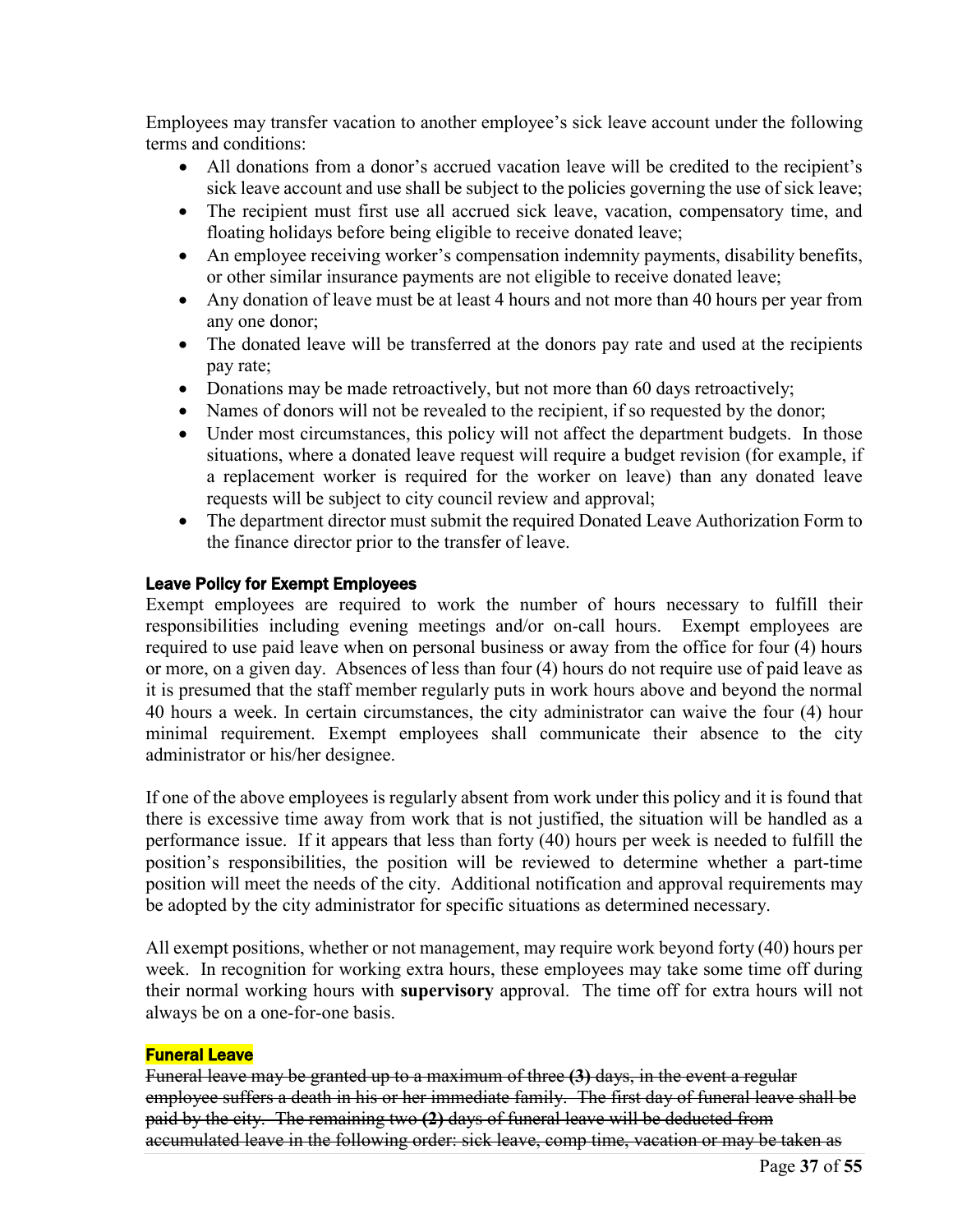unpaid if no accumulated leave balance exist. Employees will be permitted to use up to three (3) consecutive working days, with pay, as funeral leave upon the death of an immediate family member. This paid leave will not be deducted from the employee's vacation or sick leave balance.

The actual amount of time off, and funeral leave approved, will be determined by the supervisor or city administrator depending on individual circumstances (such as the closeness of the relative, arrangements to be made, distance to the funeral, etc.).

Immediate family (for purposes of this section) is defined as an employee's parent, stepparent, spouse, child, stepchild, brother, sister, stepbrother, stepsister, grandparent, grandchild, spouse's parent, brother-in-law, sister-in-law, or member of the immediate household.

#### Military Leave

State and federal laws provide protections and benefits to city employees who are called to military service, whether in the reserves or on active duty. Such employees are entitled to a leave of absence without loss of pay, seniority status, efficiency rating, vacation, sick leave, or other benefits for the time the employee is engaged in training or active service not exceeding a total of 15 days in any calendar year.

The leave of absence is only in the event the employee returns to employment with the city as required upon being relieved from service, or is prevented from returning by physical or mental disability or other cause not the fault of the employee, or is required by the proper authority to continue in military or naval service beyond the fifteen (15) day paid leave of absence. Employees on extended unpaid military leave will receive fifteen (15) days paid leave of absence in each calendar year, not to exceed five years.

Where possible, notice is to be provided to the city at least ten (10) working days in advance of the requested leave. If an employee has not yet used his/her fifteen (15) days of paid leave when called to active duty, any unused paid time will be allowed for the active duty time, prior to the unpaid leave of absence.

Employees returning from military service will be reemployed in the job that they would have attained had they not been absent for military service and with the same seniority, status and pay, as well as other rights and benefits determined by seniority. Unpaid military leave will be considered hours worked for the purpose of vacation leave and sick leave accruals. Eligibility for continuation of insurance coverage for employees on military leave beyond fifteen (15) days will follow the same procedures as for any employee on an unpaid leave of absence.

#### Jury Duty

Regular full-time and part-time employees will be granted paid leaves of absence for required jury duty. Temporary and seasonal employees are generally not eligible for compensation for absences due to jury duty, but can take a leave without pay. However, if a temporary or seasonal employee is classified as exempt, he/she will receive compensation for the jury duty time.

Employees compensated for jury duty time off will be required to turn over any compensation they receive for jury duty, minus mileage reimbursement, to the city in order to receive their regular wages for the period. Time spent on jury duty will not be counted as time worked in computing overtime.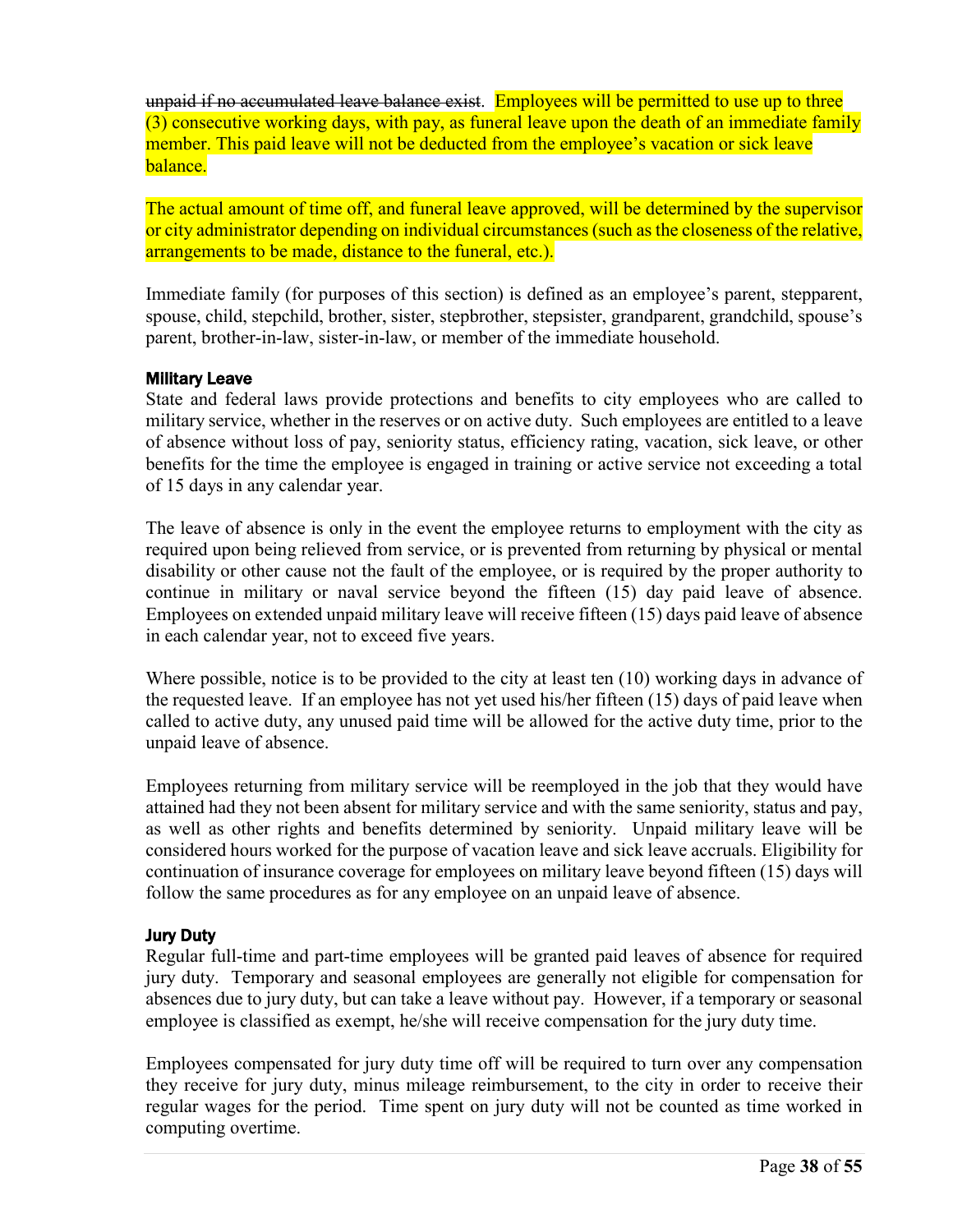

| <b>Prepared By:</b><br>Norman Michels, Streets/Parks/Fleet Superintendent | <b>Meeting Date:</b><br>4/27/2022                             | Item No.<br>4B |  |
|---------------------------------------------------------------------------|---------------------------------------------------------------|----------------|--|
| <b>Item Description:</b><br>On site Fuel Discussion                       | <b>Reviewed By: Hanna Klimmek, Interim City Administrator</b> |                |  |
|                                                                           | Reviewed By: Deb Wegeleben, Finance Director                  |                |  |

#### *COUNCIL DIRECTION REQUESTED*

**Council input and direction regarding on site fuel at the Public Works Facility.**

#### *BACKGROUND/DISCUSSION*

Public Works is currently fueling all city owned vehicles and equipment at the local fuel stations in Big Lake, and staff has been monitoring the cost of fuel, fuel quality, and the time of fueling.

Having on site fuel availability, staff would be able to control fuel quality and moisture in the both diesel and unleaded fuels, and also microbial levels that can be present in the ultra-sulfur diesel fuels. Fueling on site is a time savings by eliminating the need to drive to the station and to drive or haul the off-road equipment to the fuel station.

The Big Lake Police Department and Public Works are currently averaging over \$30,000 dollars of fuel purchased a year. The Police and Fire Departments have expressed interest in participating in purchasing fuel on site at Public Works.

#### *FINANCIAL IMPACT*

Fuel savings subject to moving forward.

#### *STAFF RECOMMENDATION*

Staff suggests the following options:

- 1 Continue fueling vehicles and equipment at fuel stations in town.
- 2 Research installing on site fuel tanks at Public Works and bring back for council consideration.

#### *ATTACHMENTS*

N/A